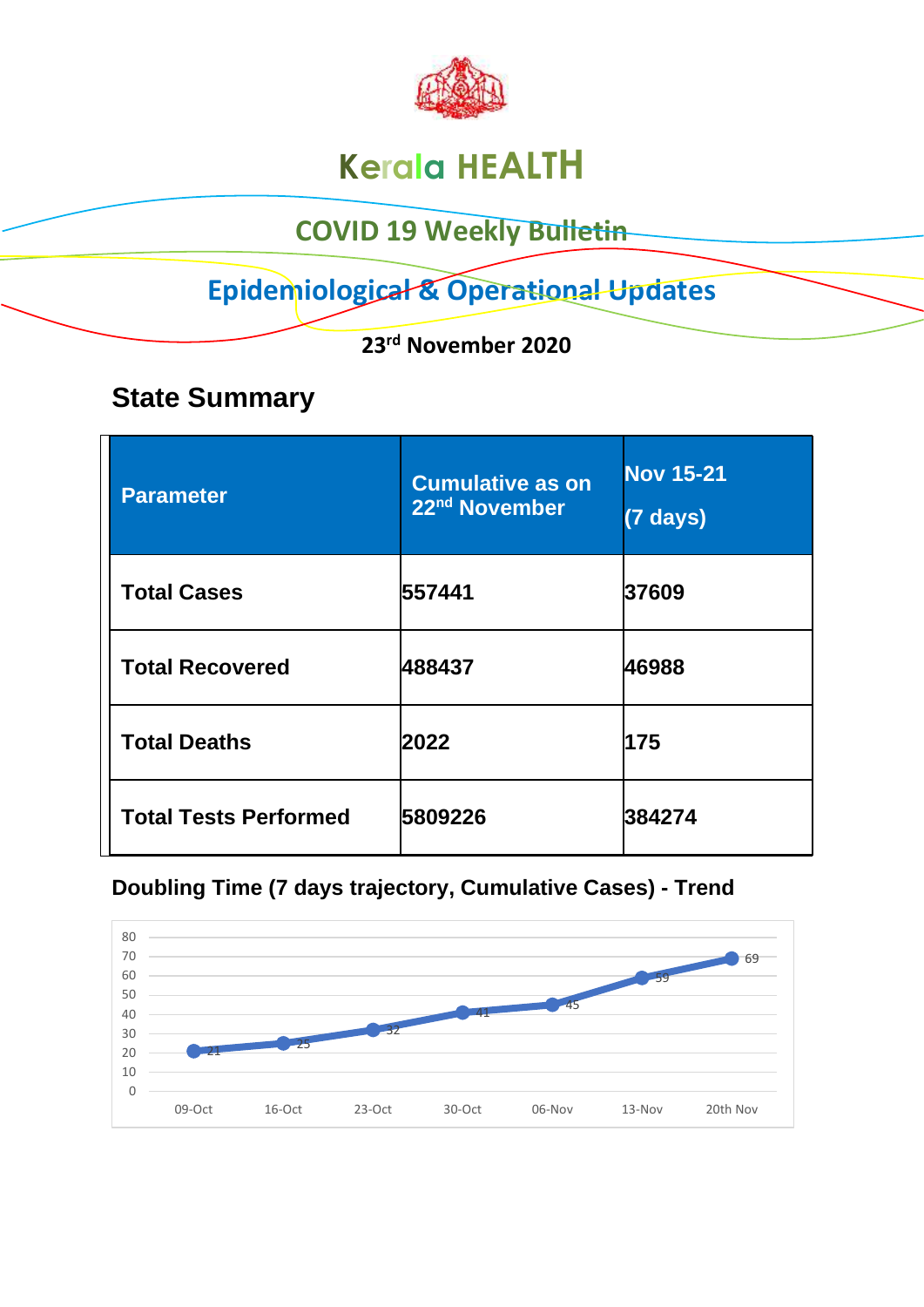



#### **Trend of District wise Doubling Time (Cumulative Cases, 7 days trajectory)**

### **Tests per Million- Weekly data (7 days)**

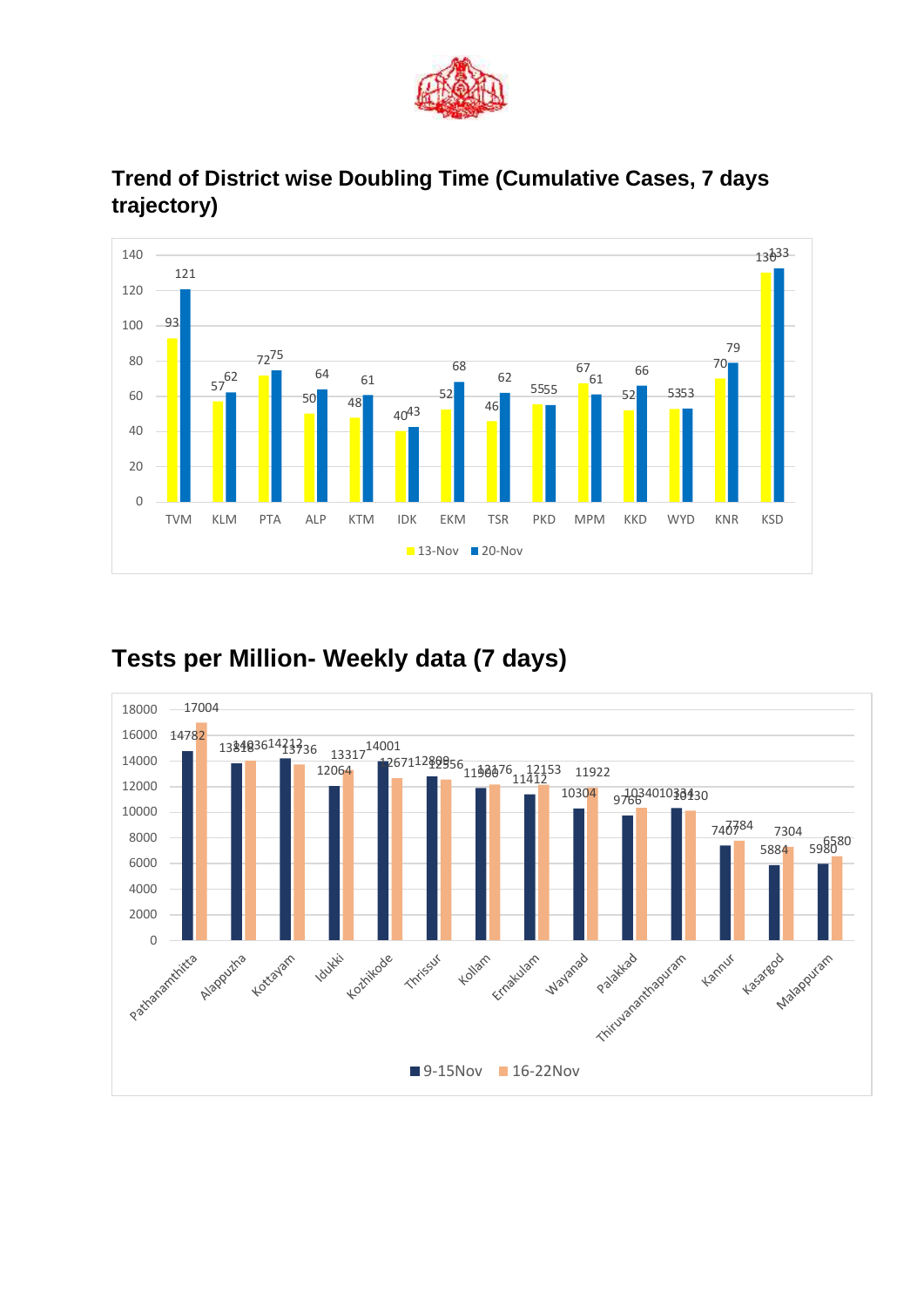



### **Test Positivity Rate- Weekly data**

#### **Bed Occupancy Rates- Trends**